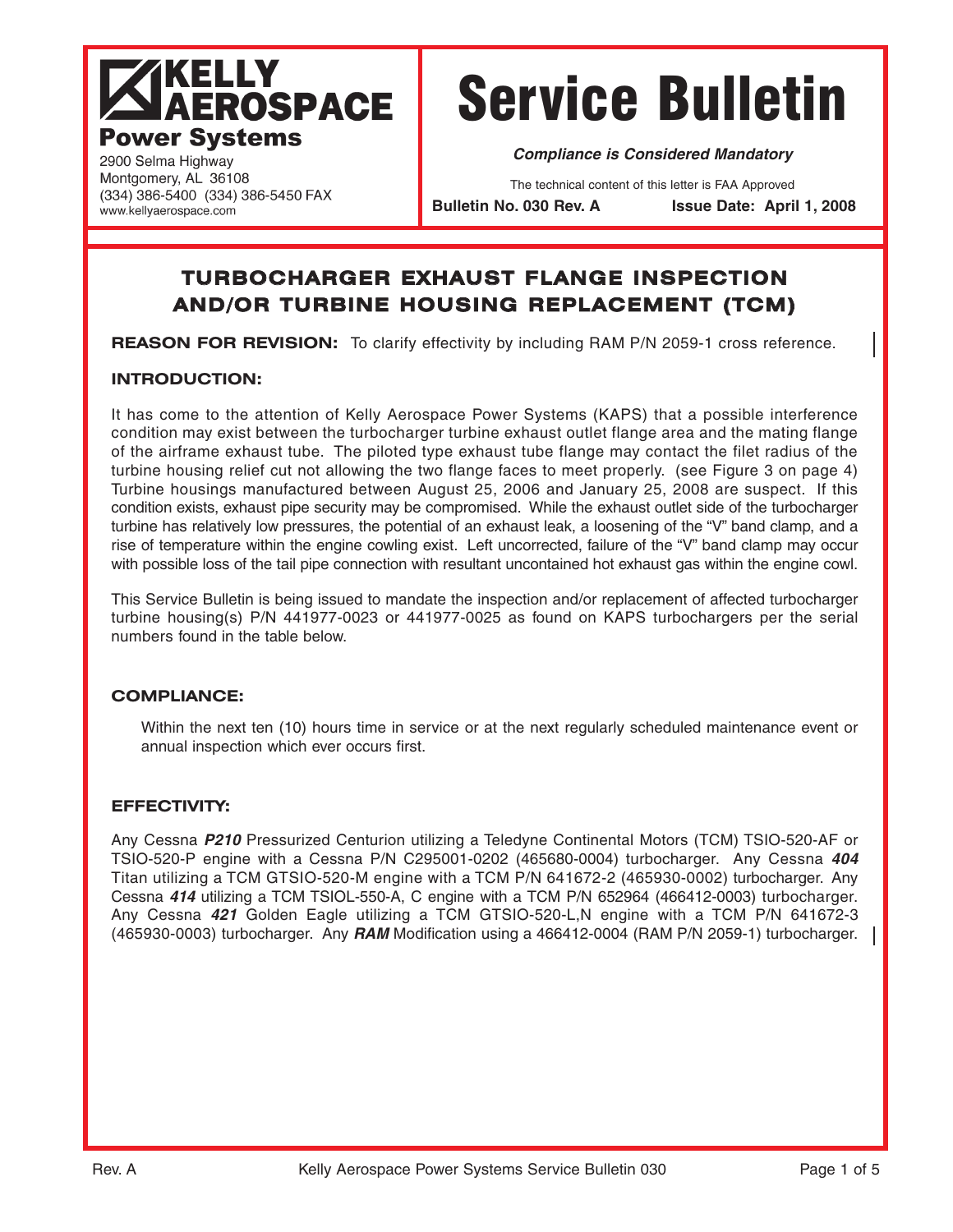#### **Suspect Serial Numbers For:**

Turbocharger P/N **465930-0003** (TCM 641672-3) with GTSIO-520-L,N engine, P/N **466412-003**

| JHL00386        | <b>JHL00387</b> | JHL00388        | JHL00389        | JHL00390        | JHL00391        | JHL00392        | JHL00393        |
|-----------------|-----------------|-----------------|-----------------|-----------------|-----------------|-----------------|-----------------|
| <b>JHL00394</b> | <b>JHL00395</b> | JHL00396        | JHL00397        | <b>JHL00398</b> | JHL00399        | JHL00400        | JIL00284        |
| JIL00285        | JIL00286        | JIL00287        | JIL00288        | JIL00289        | JIL00290        | JIL00291        | JIL00292        |
| JIL00293        | JIL00905        | JIL00906        | JIL00907        | JIL00908        | JIL00909        | JIL00910        | JIL00911        |
| JIL00912        | JIL00913        | <b>JKL00023</b> | <b>JKL00024</b> | <b>JKL00025</b> | <b>JLL00176</b> | <b>JLL00177</b> | <b>JLL00490</b> |
| <b>JLL00491</b> | <b>JLL00492</b> | <b>JLL00493</b> | <b>JLL00494</b> | <b>KAL00167</b> | <b>KAL00168</b> | KAL00252        | KAL00253        |
| KAL00254        | KAL00255        | KAL00256        | KAL00452        | KAL00453        | <b>KAL00454</b> | KAL00455        | <b>KAL00456</b> |
| KBL00271        | KBL00272        | KBL00273        | KBL00274        | <b>KBL00275</b> | KBL00276        | KBL00277        | <b>KCL00846</b> |
| <b>KCL00847</b> | <b>KCL00848</b> | <b>KCL00849</b> | <b>KCL00850</b> | <b>KCL00851</b> | KCL00852        | <b>KCL00853</b> | <b>KEL00044</b> |
| <b>KEL00045</b> | <b>KFL00129</b> | <b>KFL00151</b> | KGL00225        | KGL00226        | KGL00227        | <b>KHL00321</b> | <b>KHL00322</b> |
| <b>KHL00323</b> | <b>KHL00324</b> | KHL00325        | KHL00326        | <b>KHL00327</b> | <b>KHL00328</b> | <b>KHL00329</b> | <b>KHL00330</b> |
| <b>KHL00331</b> | <b>KHL00452</b> | KHL00453        | KIL00157        | KIL00158        | KIL00159        | KIL00160        | <b>KIL00161</b> |
| KIL00162        | KIL00163        | KIL00164        | KIL00165        | KIL00758        | KIL00759        | KIL00760        | KIL00763        |
| KIL01235        | KIL01236        | KIL01237        | KIL01238        | KIL01239        | KIL01240        | KIL01444        | KIL01445        |
| KIL01446        | <b>KIL01447</b> | KIL01448        | KIL01449        | <b>KJL00027</b> |                 |                 |                 |

(TCM 652964) with TSIOL-550-A, C engine, and P/N **466412-0004** (RAM P/N 2059-1), as used in any RAM modification only). (Utilizing P/N 441977-0023 turbine housings.)

# **Suspect Serial Numbers For:**

| <b>JJL00128</b> | JJL00129 | JJL00130 | JJL00661 | JJL00662 | JKL00026            | JLL00173 | JLL00175 |
|-----------------|----------|----------|----------|----------|---------------------|----------|----------|
| KDL00037        | KDL00942 | KDL00943 | KDL00944 | KDL00945 | KGL00132   KGL00183 |          | KIL00590 |
| KIL00632        | KIL00633 | KIL00634 |          |          |                     |          |          |

Turbocharger **P/N 465680-0004** (Cessna C295001-0202) with a TSIO-520-AF or TSIO-520-P engine and **P/N 465930-0002** (TCM 641672-2) with a GTSIO-520-M engine. (Utilizing P/N 441977-0025 turbine housings.)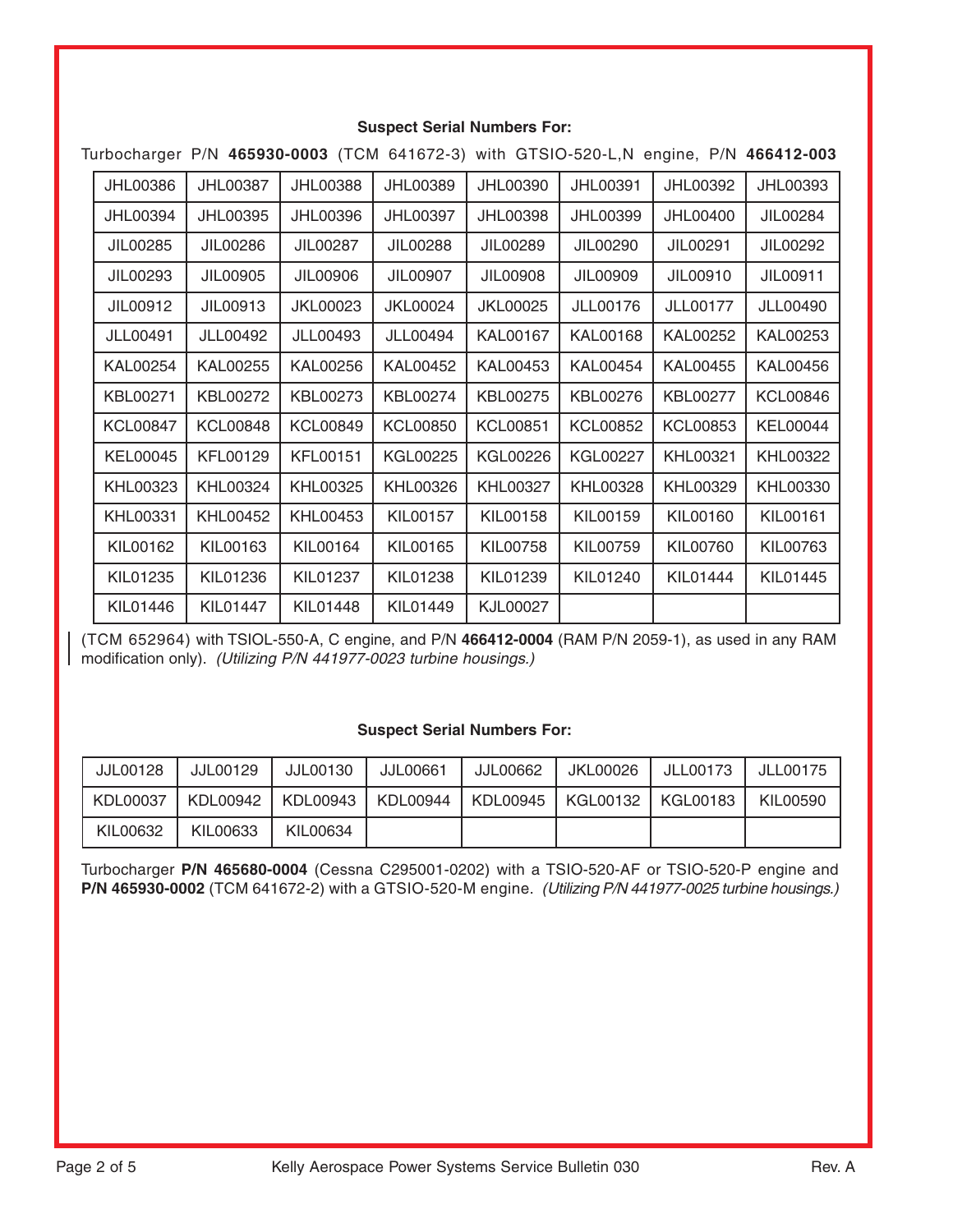#### **PROCEDURE:**

#### **CAUTION:**

This procedure must be performed by competent and qualified personnel familiar with engine and airframe maintenance activities that are specific to turbocharged aircraft.

#### **CAUTION:**

Do not depend on this Service Bulletin for gaining access to the aircraft or engine. This will require that you use the applicable manufacturers maintenance manuals or service instructions. In addition, any preflight or in flight operational checks require use of the appropriate AFM or POH.

#### **INSPECTION:**

#### **NOTE:**

If the turbocharger installed on the engine(s) can be positively identified **as not being affected** by this service bulletin using the aircraft log books or other certified aircraft paperwork, no further action is necessary. If it cannot be established positively, then inspection of the data tag will be required.

- 1. Access the aircraft turbocharger by removing the cowling as required in accordance with the instructions contained in the Cessna Aircraft maintenance manual. Refer to appropriate aircraft in Figure 1.
- 2. Identify the affected turbocharger by checking data tag for part number and serial number and comparing to the suspect serial number table on page 2. If the turbocharger is affected continue with these instructions, if not, proceed to the "Return to Service" section step 3 and 4.
- 3. Carefully remove the "V" band clamp from around the turbocharger turbine housing at the turbocharger exhaust outlet taking care not to move the exhaust tube and tail pipe assembly. Figure 2 shows a "V" band clamp improperly installed, notice gap and clamp riding up on flange.
- 4. Inspect the turbocharger turbine housing at the flange area captured by the "V" band clamp. Use a feeler gauge at the split line between the turbine housing flange and the exhaust tube flange all around the circumference. The maximum gap should not exceed .005 inch at any point. **If you suspect or know that the exhaust tube and tail pipe assembly was moved at any point prior to checking for the gap, apply pressure towards the turbine housing flange before taking a measurement.** Refer to Figure 3 on page 4.
- 5. If a gap exceeding tolerance is found, the turbocharger and tail pipe assembly should be removed. To accomplish this, follow the instructions contained in the Cessna Aircraft or STC holder's maintenance manual or as applicable the appropriate TCM service information. Inspect and clean flange areas using methods recommended by Cessna or TCM. Do not attempt repair of the turbine housing. Connect the cleaned exhaust tube to the turbocharger and re-inspect per step 4 above. If the gap still exceeds tolerance, the turbocharger turbine housing (P/N 441977-23 or 441977-25) must be replaced. Proceed to step 6. If gap tolerance is **not exceeded**, metal stamp a 1/8" upper case "**I**" in the area shown in Fig 4 (per step 7) to indicate the instruction was performed then proceed to step 10.

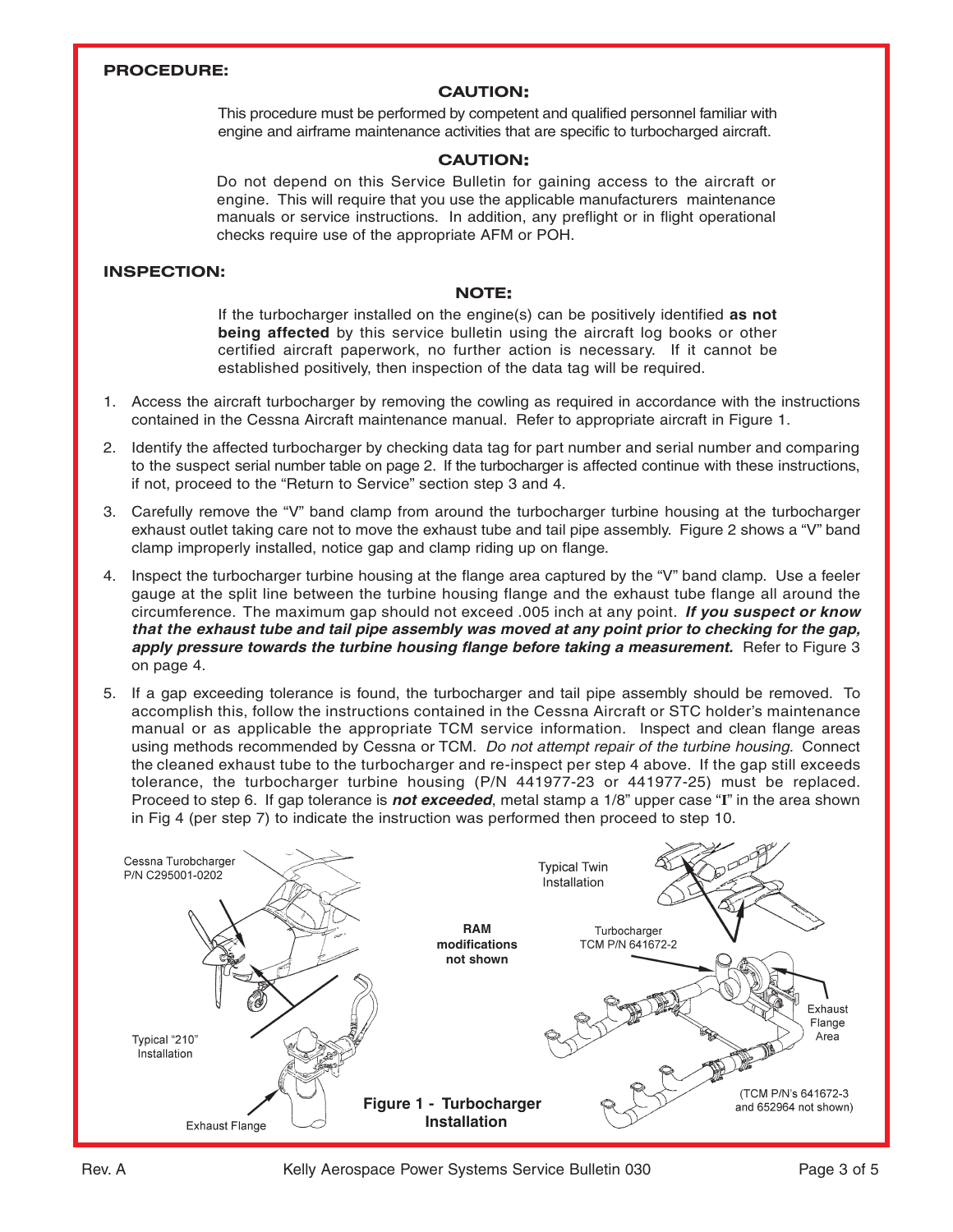

**Figure 2 - "V" band Clamp Showing Gap**



**Figure 3 - Gap Inspection Area**



**Figure 4 - Turbine Housing Trouble Area**

- 6. The turbocharger must be sent to a properly certificated part 145 repair station (or foreign equivalent) experienced in turbocharger repair.
- 7. Once the turbocharger has been repaired, visually inspect for condition and orientation of the turbine housing then, using a 1/8" metal stamp of an upper case "**I**", stamp the turbine housing in the area shown in Figure 4. Care must be taken not to extend stamp within 1/8" of the mating edge as it may bulge and distort the mating surface. When stamped, proceed with the installation.
- 8. Utilizing the applicable aircraft, STC holder and/or engine manufacturers maintenance manuals or service instructions, re-install the turbocharger assembly.